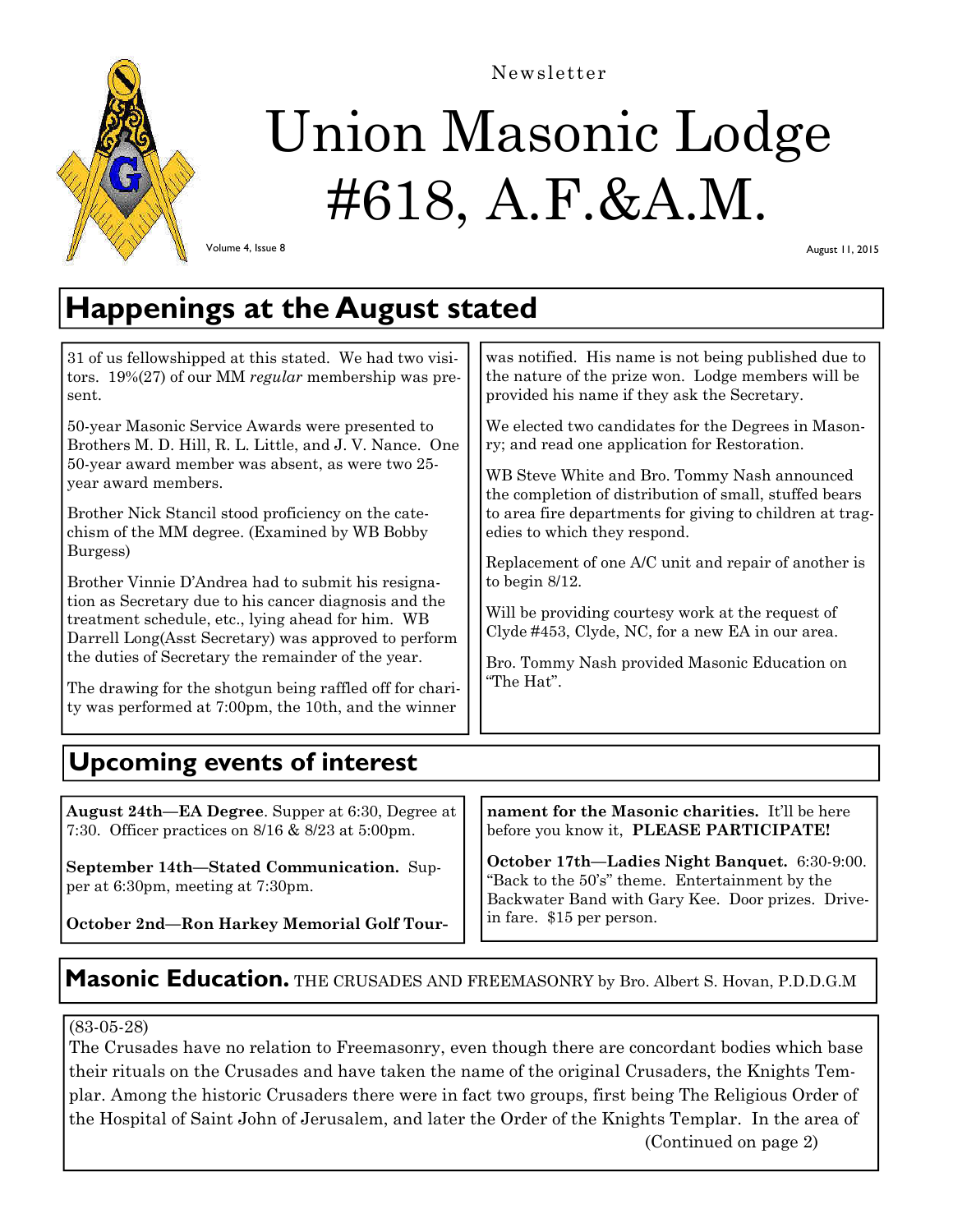### **August Birthdays (by age)**

| <b>AGE / BIRTH DATE REPORT</b>       | 71 08/27/1943 BARNIE F. WHIT-                 | 57 08/30/1957 ALEXANDER W.     |
|--------------------------------------|-----------------------------------------------|--------------------------------|
| (sorted by age on birth date)        | LEY JR                                        | <b>BORGEMEISTER</b>            |
| 84 08/03/1931 ROMIE A. MOR-          | 66 08/06/1948 TOMMY D. MULLIS                 | 57 08/01/1958 TERRY G. RIDDLE  |
| <b>GAN</b>                           | 64 08/05/1950 WILLIAM H. MOSS                 | 55 08/18/1959 STEVEN L.        |
| 79 08/26/1935 J. B. SMITH            | JR.                                           | <b>BROOKS</b>                  |
| 77 08/12/1937 HAROLD D.              | 64 08/05/1951 THOMAS O. EVANS                 | 48 08/18/1966 JEFFREY D. JONES |
| TUCKER SR                            | 63 08/03/1952 RUSSELL W.                      | 44 08/07/1970 DUANE D. BURRY   |
| 75 08/29/1939 CHARLES K. DIX-<br> ON | <b>HELMS</b><br>60 08/19/1954 RODNEY D. PHIL- |                                |
|                                      | <b>LIPS</b>                                   |                                |

# **September Birthdays (by age)**

| <b>AGE / BIRTH DATE REPORT</b>        | 83 09/25/1931 MCCAMIE D. HILL   | 48 09/21/1966 DARREN R.                     |
|---------------------------------------|---------------------------------|---------------------------------------------|
| (sorted by age on birth date)         |                                 | <b>HARTSELL</b>                             |
|                                       | 75 09/01/1939 DAVID O. MONTA-   |                                             |
| 92 09/22/1922 ARTHUR R. MOR-<br>GAN   | <b>GUE SR</b>                   | 45 09/01/1969 RYAN B. KNIGHT                |
| 88 09/04/1926 JAMES H.<br>WEATHERS SR | 72 09/14/1942 JULIAN W. PAGE    | 42 09/05/1972 RODNEY B. SEHEN               |
|                                       | 58 09/21/1956 JOHN B. BROOKS JR | 30 09/01/1984 NICHOLAS M.<br><b>STANCIL</b> |
| 86 09/29/1928 JACOB V. NANCE          | 54 09/11/1960 RONALD G. THOMAS  |                                             |
|                                       |                                 | 24 09/28/1990 JEFFREY B. JONES              |

(Continued from page 1)

discipline and administration, both orders were military.

The Religious Order of the Hospital of Saint John of Jerusalem started with the establishment of a small hospital or hospice in Jerusalem, to treat pilgrims visiting the holy city, early in the 6th century A.D. This hospice existed for 400 years until it was destroyed by the Caliph Al Hakim. His method of converting Christians to the Muslim faith was by the sword.

With the help of pious merchants the hospice was rebuilt. The new hospital was served by a body of men who formed themselves into a brotherhood pledged to protect the poor, the infirm and the stricken; this brotherhood was to become known as the Religious Order of the Hospital of Saint John. It had been established only a few years when the Turkomans occupied Jerusalem and barred the pilgrims from the Holy Sepulchre and treated them with great cruelty. This led to the beginning of the Crusades and the recapture of the city on July 12, 1099.

Twenty years after the fall of Jerusalem a small group of knights set themselves the task of defending (Continued on page 3)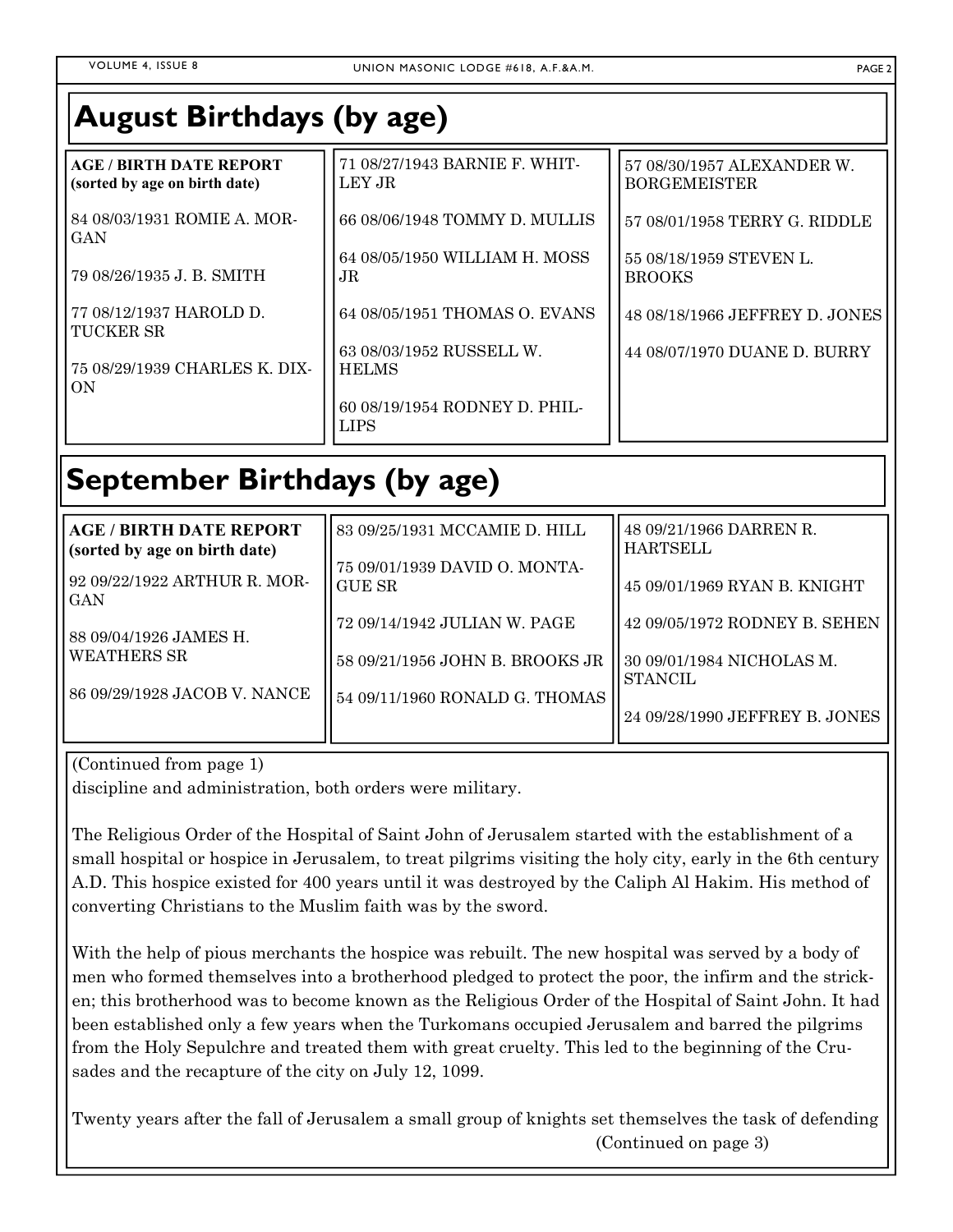#### (Continued from page 2)

the routes taken by the pilgrims leading from Jaffa to Jerusalem. They formed themselves into a new religious fraternity and, forsaking the world of knightly chivalry ("...of which human favour and not Jesus Christ was the cause"), they bound themselves to the rules of the Benedictines. Initially they were known as the "poor fellow soldiers of Jesus Christ", and in consequence of the service they rendered to Christians, King Baldwyn II allocated them part of the Royal Palace south of the Temple of the Lord and the large courtyard between that and the former site of the Temple of King Solomon. Thence forth the Order was known as the "Knighthood of the Temple of King Solomon", or the "Knights Templar".

Hugh de Payens was chosen first Master of the Templars and in 1127 he journeyed to Europe and secured the support of St.Bernard, Abbot of Clairvaux, who prepared a code of statutes for the proper government and control of the military and religious activities of the Templar Order. The Order prospered and grew in strength and after confirmation of their statutes by Papal Bull, they developed into a rich and widely known international Order.

It was wealth that brought the end of the Knights Templar. King Phillip of France coveted the riches and land of the Knights Templar, and to obtain them, he conducted a campaign of rumours and accusations against Jacques de Molay who was the Grand Master, and his officers. After a cruel inquisition, those who had survived it so far, along with Jacques de Molay were burnt at the stake and the Order was disbanded by the Pope after an existence of less than 100 years.

The order of Saint John of Jerusalem prospered and grew. The knights moved from Palestine to Cyprus, were chased out of Cyprus and went to Rhodes. They were again beaten by the Turks and were without a home until the Pope used his influence to persuade the German emperor Charles V. to transfer the island of Malta to the Order. There they remained until Malta was overrun by Napoleon.

The Order of the Hospital of Saint John of Jerusalem was disbanded in England by Henry VIII. 300 years later, Queen Victoria restored it under the name of the "Most Venerable Order of the Hospital of St.John of Jerusalem", of which Queen Elizabeth II is the present Sovereign Head. The ideals nurtured by the knights of old are as fresh today as then, for the men and women of St.John's Ambulance Brigade, a foundation of the Order which came into being in 1877, are indeed as dedicated to the care of the sick and injured as were the Hospitallers of former times,

It was in Malta where many knights were initiated into Freemasonry. In an endeavor to stop the spread of Freemasonry in Malta, the Grand Master of the Order banned six knights from the island, but meetings were known to have still taken place. Even though the knights of St.John continued to patronize Masonry, no proof exists that the Order was in any way connected with Freemasonry.

Editor's Note: No bibliography is available for this paper